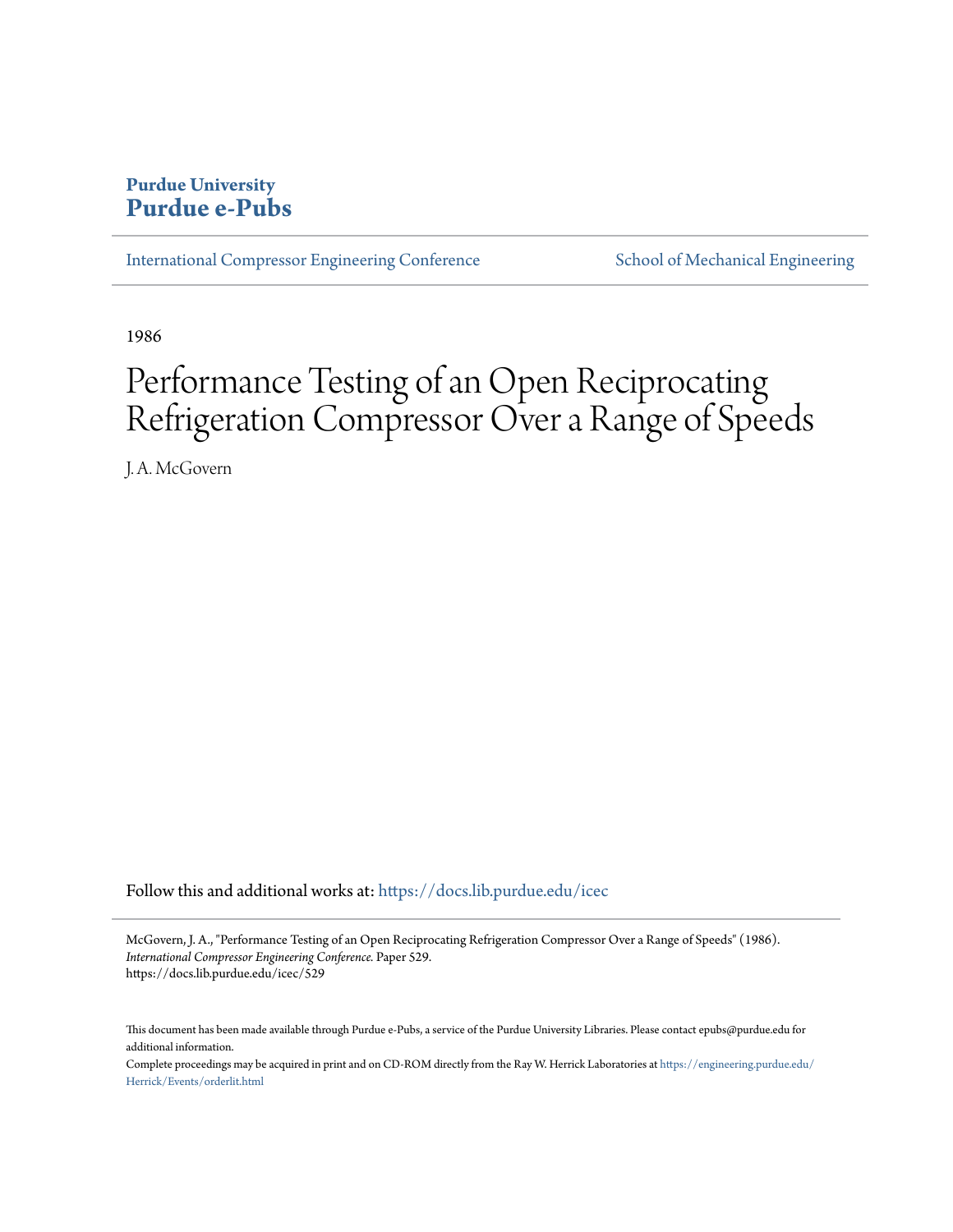PERFORMANCE TESTING OF AN OPEN RECIPROCATING REFRIGERATION COMPRESSOR OVER A RANGE OF SPEEDS

James A. McGovern

Department of Mechanical and Manufacturing Engineering, Trinity College, Dublin Z, Ireland

#### ABSTRACT

A load stand has been built and used to determine the performance of an open type reciprocating refrigeration compressor over <sup>a</sup>range of speeds.

The load stand and instrumentation are described and sample<br>test readings are given. Measured performance characteristics for test readings are given. Measured performance characteristics for test readings are given: Theosers process presented. Aspects of<br>the compressor over a range of speeds are ere drawn from the the load stand are discussed and conclusions are drawn from the results of the compressor tests.

#### SYMBOLS

- m mass flow rate of refrigerant through the compressor, kg/s
- Q **rate of heat transfer in the heat exchanger, W**
- h: specific enthalpy of refrigerant at measurement location i, J/kg
- A,B,C,D load stand control valves

a,b,c, •• measurement locations on the load stand

M.E.P. mean effective pressure, bar

TDC top dead centre position

BDC bottom dead centre position

- Emech mechanical efficiency
- Evol volumetric efficiency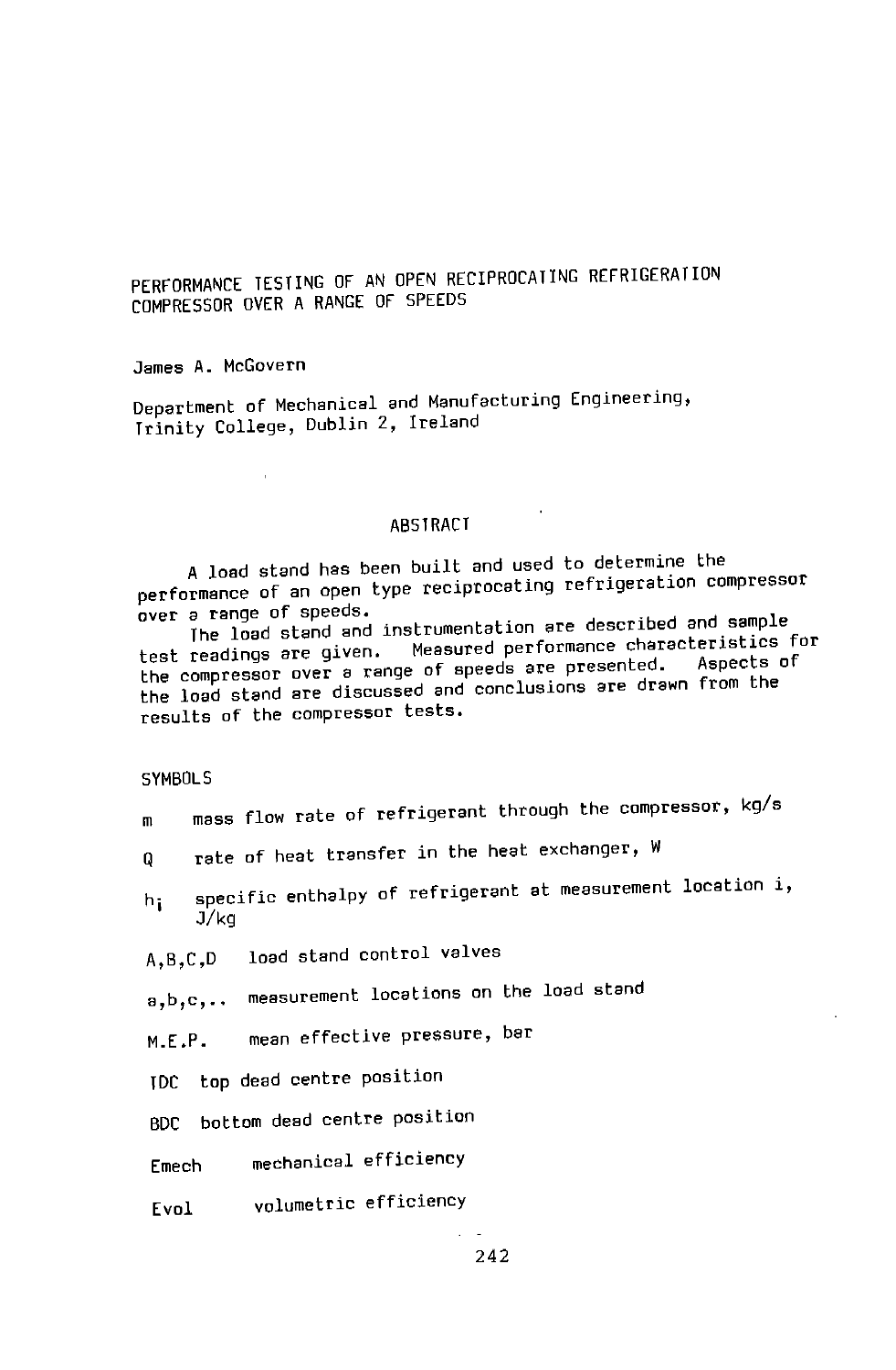#### INTRODUCTION

This paper describes work which has been carried out at Trinity College Dublin as part of a research programme entitled "Capacity Control of Reciprocating Piston Compressors for Heat Pump

A load stand has been built according to the principles outlined in a previous paper (1) and has been found to operate<br>satisfactorily. Work is continuing in developing the instrumentation and data logging facilities and in automating the test procedures.

# DESCRIPTION OF THE LOAD STAND AND INSTRUMENTATION

The load stand *is* shown schematically *in* Fig. 1. It is a hot gas bypass type, employing a single heat exchanger, in which part of the total refrigerant flow is fully condensed to the liquid state and then mixed with the remainder. The suction and state and then mixed with the remainder. discharge pressures and the suction superheat temperature are controlled by means of throttle valves.

# Control of Operating Conditions

The compressor is belt driven by a standard induction motor and speed is varied by means of an electronic frequency inverter.

The saturation temperature in the heat exchanger is determined by the temperature and flow rate of the cooling water and by the<br>rate of heat rejection from the refrigerant. This rate is rate of heat rejection from the refrigerant. This rate is<br>approximately equal to the indicated power of the compressor. approximately equal to the indicated power of the compressor. For the water flow conditions described in the sample results the sensitivity of the heat exchanger saturation temperature to<br>compressor indicated power is about 5 K/kW. Thus it changes little with the operating conditions of the compressor.

Discharge pressure is controlled by valve A while valve D is used to control the compressor suction pressure. The setti<br>valves B and C determine the suction superheat temperature. used co control the compressor suction pressure. The settings of<br>valves B and C determine the suction superheat temperature. Valve<br>B in the vapour bypass line provides a pressure difference across valve C and ensures adequate liquid feed to that valve which is<br>located above the condenser level. Adjustment of valve B is located above the condenser level. necessary only when major changes in operating conditions are made, e.g. for most operating conditions it can be left fully open, but,<br>it must be closed partially at very low compressor speeds. Valve it must be closed partially at very low compressor speeds. <sup>C</sup>is a fine metering valve and controls the flow rate of liquid from the heat exchanger. It was found necessary to install two valves, one for coarse and one for fine adjustment, to obtain adequate metering over a wide range of operating conditions. These valves are fitted with micrometer handles so that their settings can be noted and repeated. The four main control valves A,B,C,D are interactive to some extent and an adjustment in one may require a compensating adjustment in the others.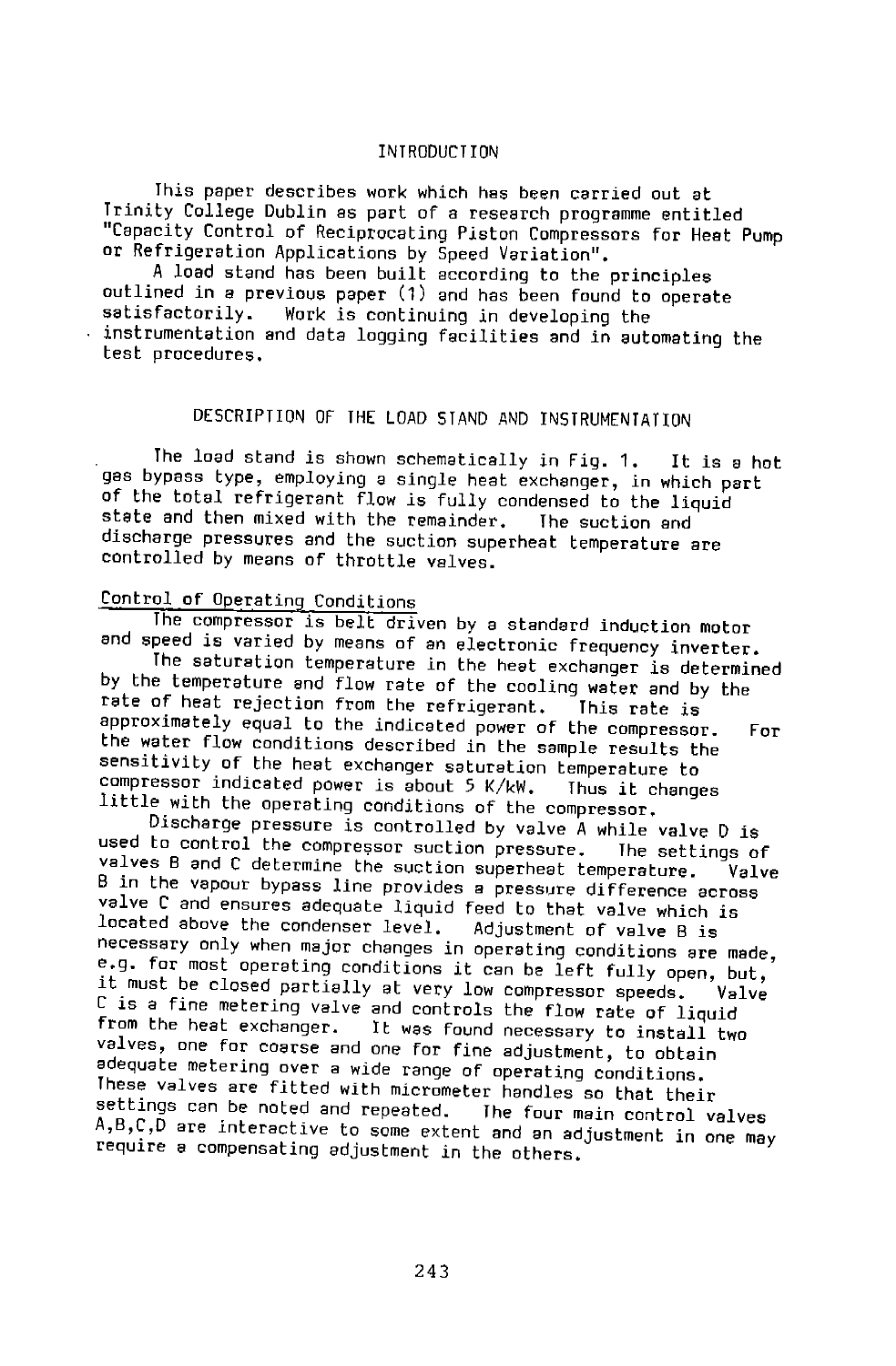

to •ample readings for descrlptlone and values.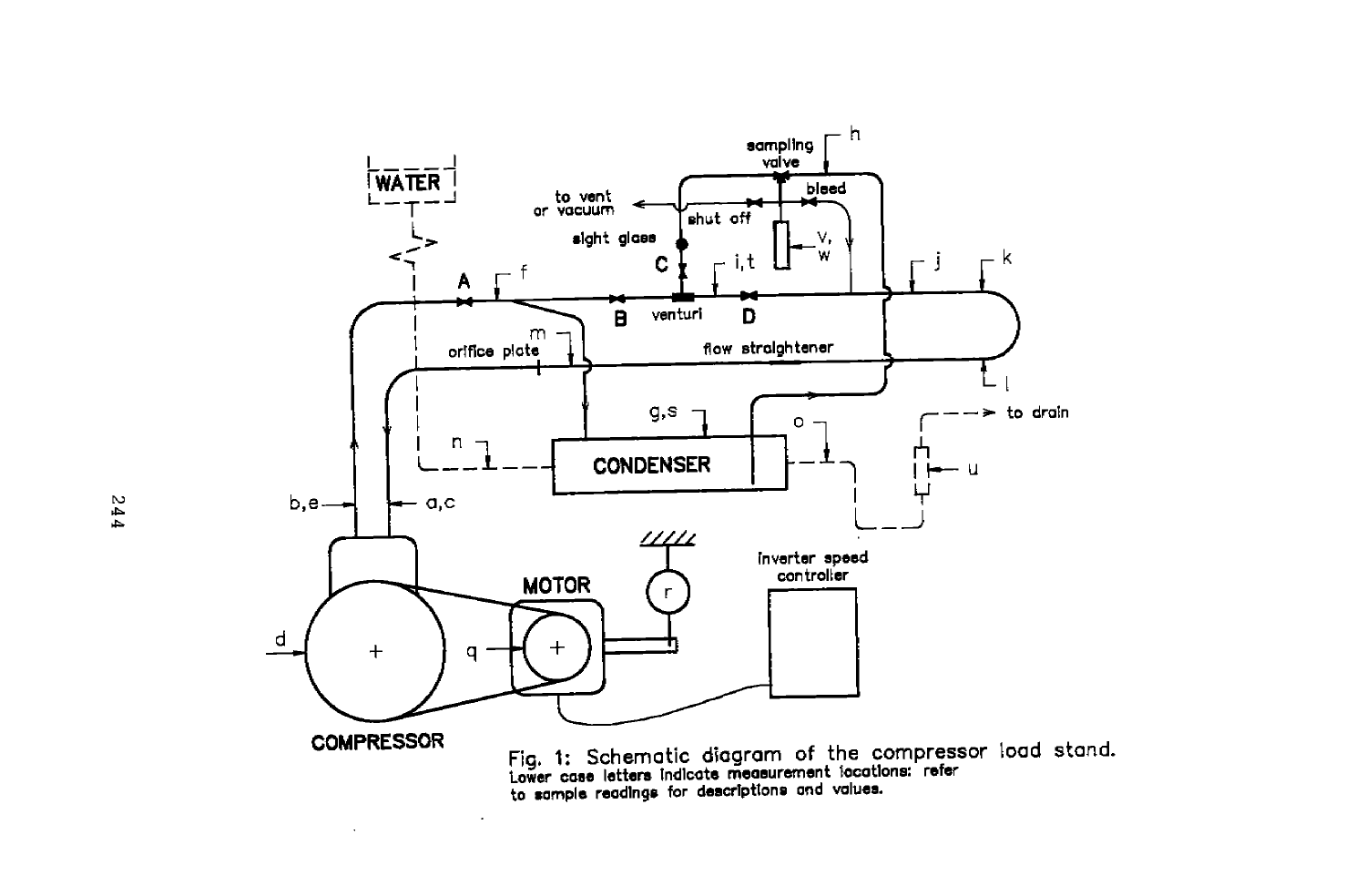Measurement of Torque and Speed<br>The electric motor is mounted on a cradle which is pivoted about the axis of rotation, The motor reaction torque is measured by a spring balance attached to a radius arm on the cradle. Shaft power is computed from the motor torque and speed, and thus includes any power loss in the drive system.

Motor speed and compressor speed are measured by the use of thin serrated rims attached to the belt pulleys. Slotted opto switches which straddle these rims provide square wave pulse<br>trains. Rotational speed is computed from the pulse curt. Rotational speed is computed from the pulse count of each<br>h over a period of one second. A third opto switch opto switch over a period of one second, provides a top dead centre marker in conjunction with a tag attached to the compressor pulley.

# Measurement of Temperatures and Pressures

Temperatures on the refrigerant and water circuits are measured by thermocouple junctions attached to the pipework by adhesive tape. All pipework is insulated to minimize beat left All pipework is insulated to minimize heat losses or gains and to ensure accurate thermocouple readings.

There are four main pressures on the refrigerant circuit: suction pressure, discharge pressure, heat exchanger pressure and mlxlng pressure. Gauges are installed to give visual indications of these pressures and, in the case of the suction and discharge pressures, transducers are installed for data logging purposes.

# Mass Flow Rate of Refrigerant

The mass flow rate of refrigerant through the compressor is determined by a heat balance on the condenser, combined with a heat balance for the liquid and vapour mixing process. The rate of heat transfer to the cooling water is obtained from its flow rate<br>and temperature rise. The mass flow rate of pofrigoral it. The mass flow rate of refrigerant through the compressor is given by

$$
m = \frac{Q}{h_f - h_h} \left( 1 + \frac{h_j - h_h}{h_h - h_j} \right)
$$

where m = refrigerant mass flow rate through compressor  $Q =$  rate of heat transfer to cooling water  $h =$  specific enthalpy at measurement position indicated by subscript

meter. Water flow rate is read visually from a variable area flow

# Oil Concentration Measurement

The mass concentration of oil in the refrigerant coming from the compressor is measured by a weight over volume method. A sample of up to about 12 ml of refrigerant is drawn into an<br>evacuated glass vessel of known weight. The volume of ref evacuated glass vessel of known weight. The volume of refrigerant is read from a scale and it is then allowed to evaporate slowly by opening a bleed valve to the suction line. When there appears to be only oil left in the vessel the bleed valve is closed and the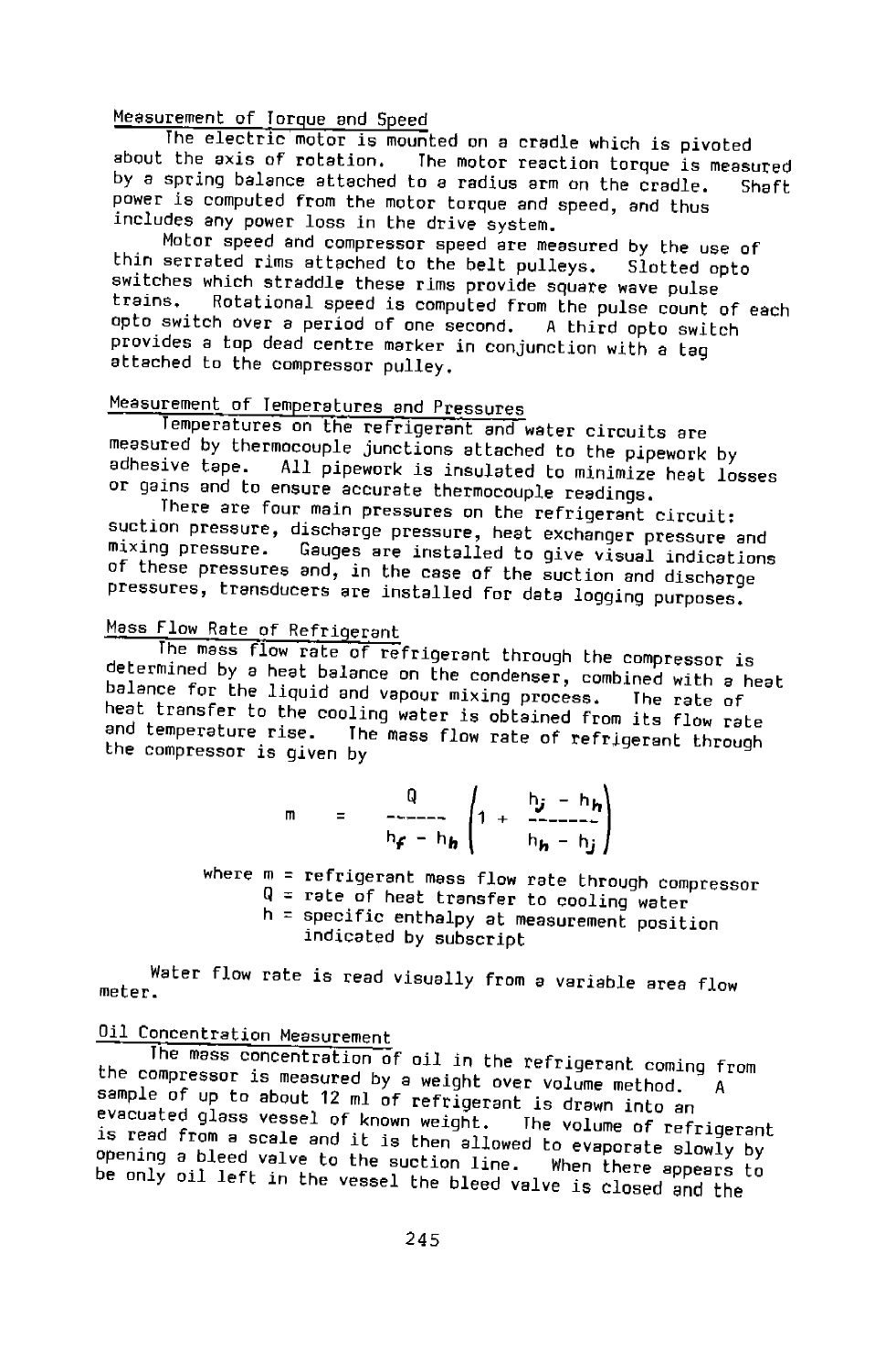sample vessel is vented to atmosphere. It is then connected to a vacuum pump and evacuated to ensure the evaporation of any remaining refrigerant. The vessel can then be removed and weighed to determine the mass of oil.

#### Valve Lift Measurement

Eddy current type proximity transducers are used to measure valve lift (see Figs. 2a and 2b).

The suction valve transducer was mounted almost flush with the inner valve plate surface. As the compressor characteristics were not to be altered the choice of location was very restricted and<br>compromises had to be accepted. The transducer was installed in a compromises had to be accepted. The transducer was installed in <sup>a</sup> position a little to the side of the valve port and directly under the web separating the suction and discharge plenums in the<br>cylinder head. A clearance hole was drilled through the v A clearance hole was drilled through the valve plate and the threaded transducer was mounted, using thread locking<br>fluid, in a tanned bole through the web. At this location the web fluid, in a tapped hole through the web. was modified slightly to increase its thickness by deposition of cast iron weld. It was not possible to provide a recess of one diameter all around the tip of the transducer, as recommended in<br>the manufacturer's data sheet. The maximum recess which did not The maximum recess which did not<br>as used instead. A PIFE insert was interfere with the valve seat was used instead. press-fitted into the recess and was milled so that the groove around the valve seat continued into the insert, maintaining the original geometry. The clearance volume of the cylinder was thus unaffected.



Fig. 2a: View showing the tip of the suction valve displacement transducer surrounded by the white PTFE insert. The pressure port for the piezoelectric pressure transducer is also visible.

The discharge valve lift transducer was mounted over the mid-<br>point of the valve. Radial clearance for the tip was provided by point of the valve. Radial clearance for the tip was provided by<br>point of the valve. Radial clearance for the tip walve back plate. drilling a large hole through the spring-loaded valve back plate. Reinforcement of the back plate was necessary as a consequence.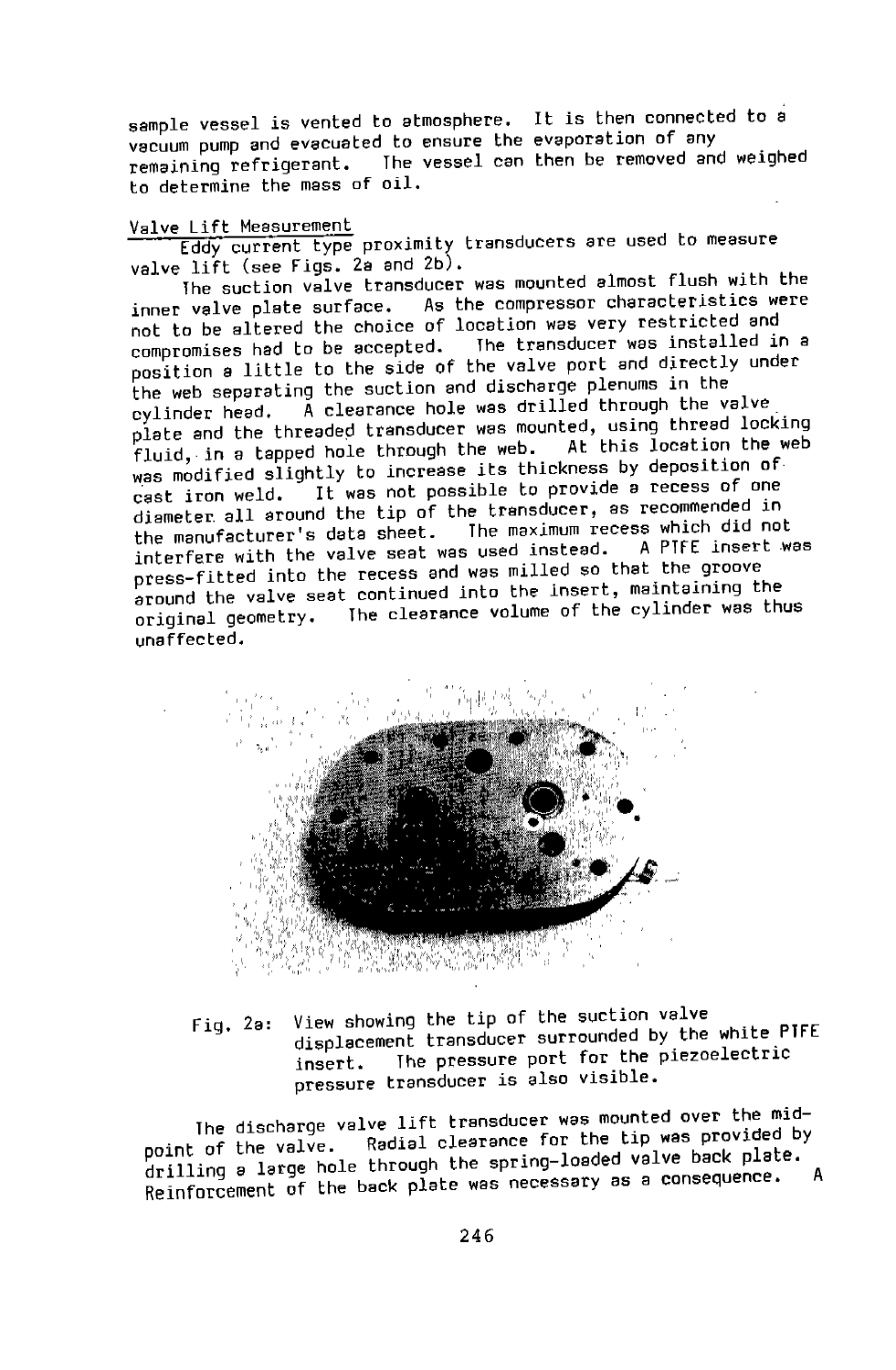valve mounting bolts. The threaded transducer was supported in <sup>a</sup> hole had also to be drilled through the tie bar between the two small tapped boss fitted to the cylinder head in the discharge <sup>p</sup>lenum. A lock nut was used.



Fig. 2b: View of the plenum side of the valve plate: the<br>valve back plate and tie bar on the right hand side<br>have been modified. The hole through the valve The hole through the valve plate for the suction valve transducer can also be seen.

The manufacturer's calibration data did not apply to either of the transducers due to insufficient radial clearances at the tips and due to the fact that the target area on the suction valve was<br>less than ideal. For this reason the transducers was aclib For this reason the transducers were calibrated plate bolted to the head. The gasket between the two was in place<br>when this was done so that its this head to the two was in place after they had been mounted on the cylinder head and with the valve when this was done so that its thickness was taken into account in Access to both valves for displacement measurement during the the calibration. All ten bolts were tightened to full torque. calibration was from the cylinder side of the assembly. Polynomials were fitted to the measured lift versus output signal data.

# Cylinder Pressure Measurement

<sup>A</sup>miniature piezoelectric pressure transducer (6.3mm die.) was 3.3mm hole was drilled from the cylinder side of the valve plate as the pressure port (see Fig. 2a). installed in a hole drilled into the edge of the valve plate.

#### Data Logging

multiplexing and A to D facilities communicates with a host A computer interfacing system with secondary addressing, microcomputer on an IEEE bus. The thermocouples, opto switches and pressure transducers are connected to this unit. It is intended to replace the spring balance for the measurement of motor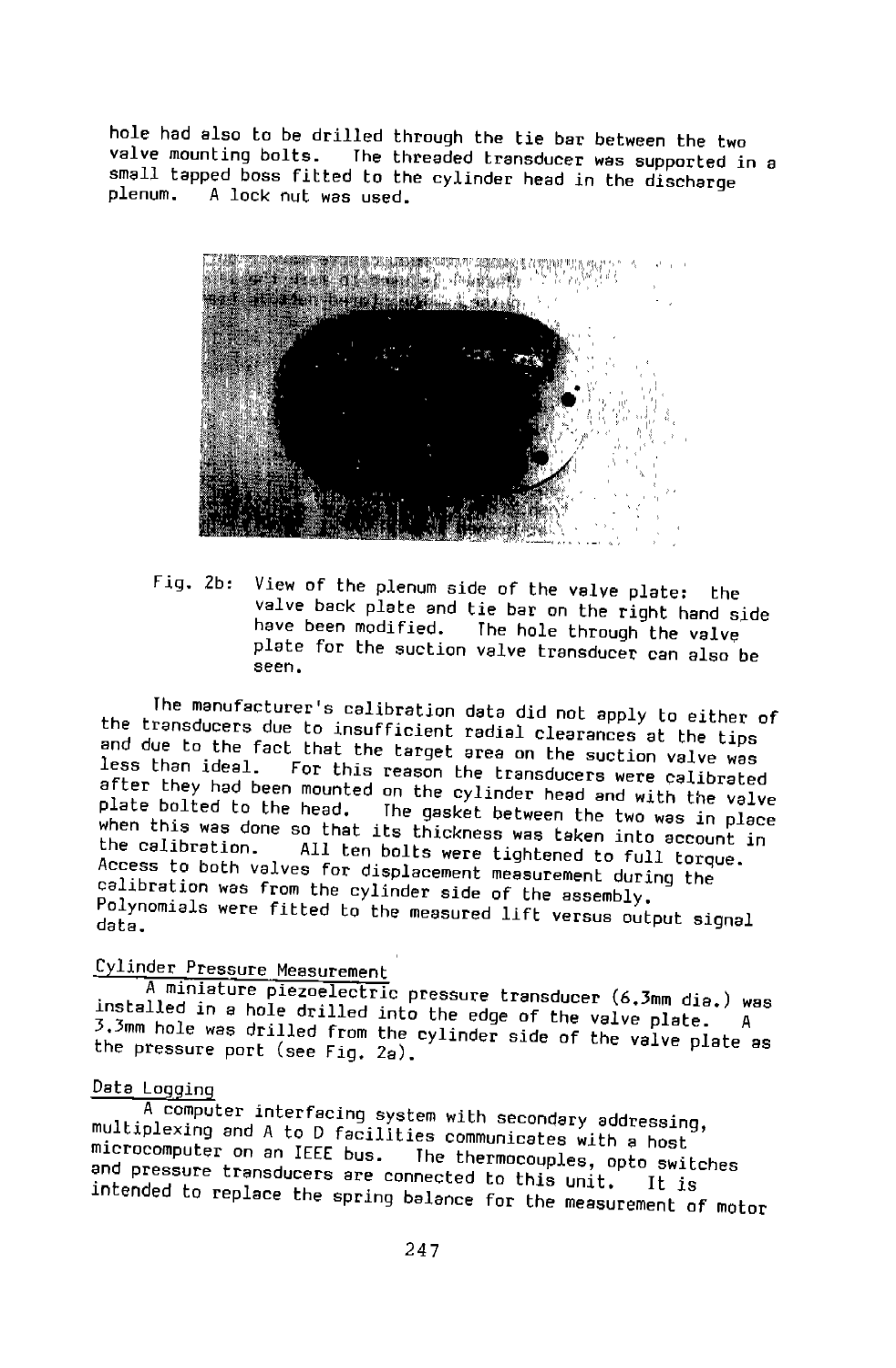torque by a load cell. An orifice plate and flow straightener have been installed in the suction line. These will be used in conjunction with a pulsation damping chamber and a differential pressure transducer as the primary method for the measurement of refrigerant flow rate.

 $\tilde{A}$  four channel digital storage oscilloscope is used to capture valve lift and cylinder pressure data over one cycle. This is triggered by a pulse from the top dead centre marker on the compressor pulley. One channel is used to mark the length of the cycle using the same TDC pulse. The stored data is transferred to the host microcomputer on the IEEE bus.

#### SAMPLE TEST READINGS

|    | suction pressure/(bar a)             | 2.18   |
|----|--------------------------------------|--------|
| а. |                                      | 7.4    |
| Ь. | discharge pressure/(bar a)           | 4.9    |
| c. | suction temperature/(deq C)          | 599.6  |
| d. | compressor speed/(r.p.m.)            | 70.5   |
| e. | discharge temp./(deg C)              |        |
| f. | refr. temp. at branch to heat        |        |
|    | exchanger/(deg C)                    | 67.4   |
|    | heat exchanger surface temp./(deg C) | 25.1   |
| g. | refr. liquid line temp./(deg C)      | 17.8   |
| h. | temp. of refr. after mixing/(deg C)  | 15.5   |
| i. | refr. temp., suct. line, 1st/(deg C) | 3.7    |
| j. |                                      | 3.5    |
| k. | refr. temp., suct. line, 2nd/(deg C) | 3.6    |
| ı. | refr. temp., suct. line, 3rd/(deg C) | 4.1    |
| п. | refr. temp., suct. line, 4th/(deg C) | 9.2    |
| n. | temp. of water into cond./(deg C)    |        |
| о. | temp. of water out of cond./(deg C)  | 14.9   |
| p. | ambient temp./(deg C)                | 20.0   |
|    | motor speed/(r.p.m.)                 | 1247.7 |
| q. | motor torque/(Nm)                    | 10.7   |
| τ. | heat exchanger pressure/(bar g)      | 5.2    |
| s. | refr. press. after mixing/(bar g)    | 4.3    |
| t. |                                      | 3.21   |
| U. | water flow rate/(1/min)              | 11.25  |
| v. | refr. sample vol./(ml)               | .0196  |
| w. | mass of $oi1/(q)$                    |        |

#### SAMPLE RESULTS

| Operating Conditions<br>suction saturation temp./(deg C)<br>discharge saturation temp./(deg C)<br>suction vapour temp./(deg C)<br>compressor speed/(r.p.m.) | $-10.2$<br>29.7<br>4.9<br>599.6 |
|-------------------------------------------------------------------------------------------------------------------------------------------------------------|---------------------------------|
| Performance Data<br>refr. mass flow rate/(kg/s)<br>shaft power/(kW)<br>discharge temp./(deg C)                                                              | .0307<br>1.4<br>70.5            |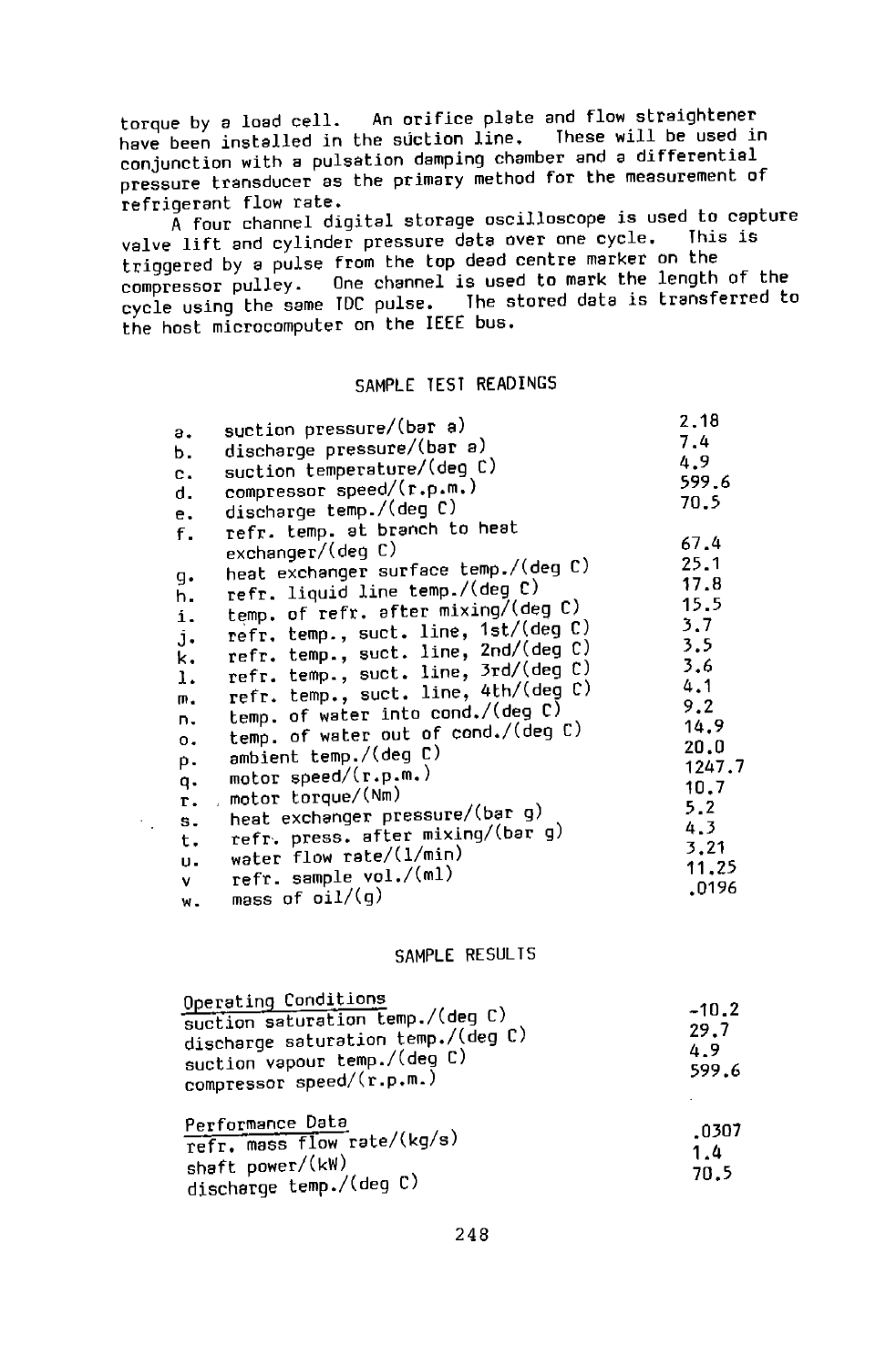mechanical efficiency 1)<br>volumetric efficiency 2) oil concentration/(kg/kg)





Fig. 3a: Valve lift versus time diagrams for one crank revolution



Fig. 3b: Cylinder pressure versus volume diagram derived fr the measurement of pressure versus time for one crank revolution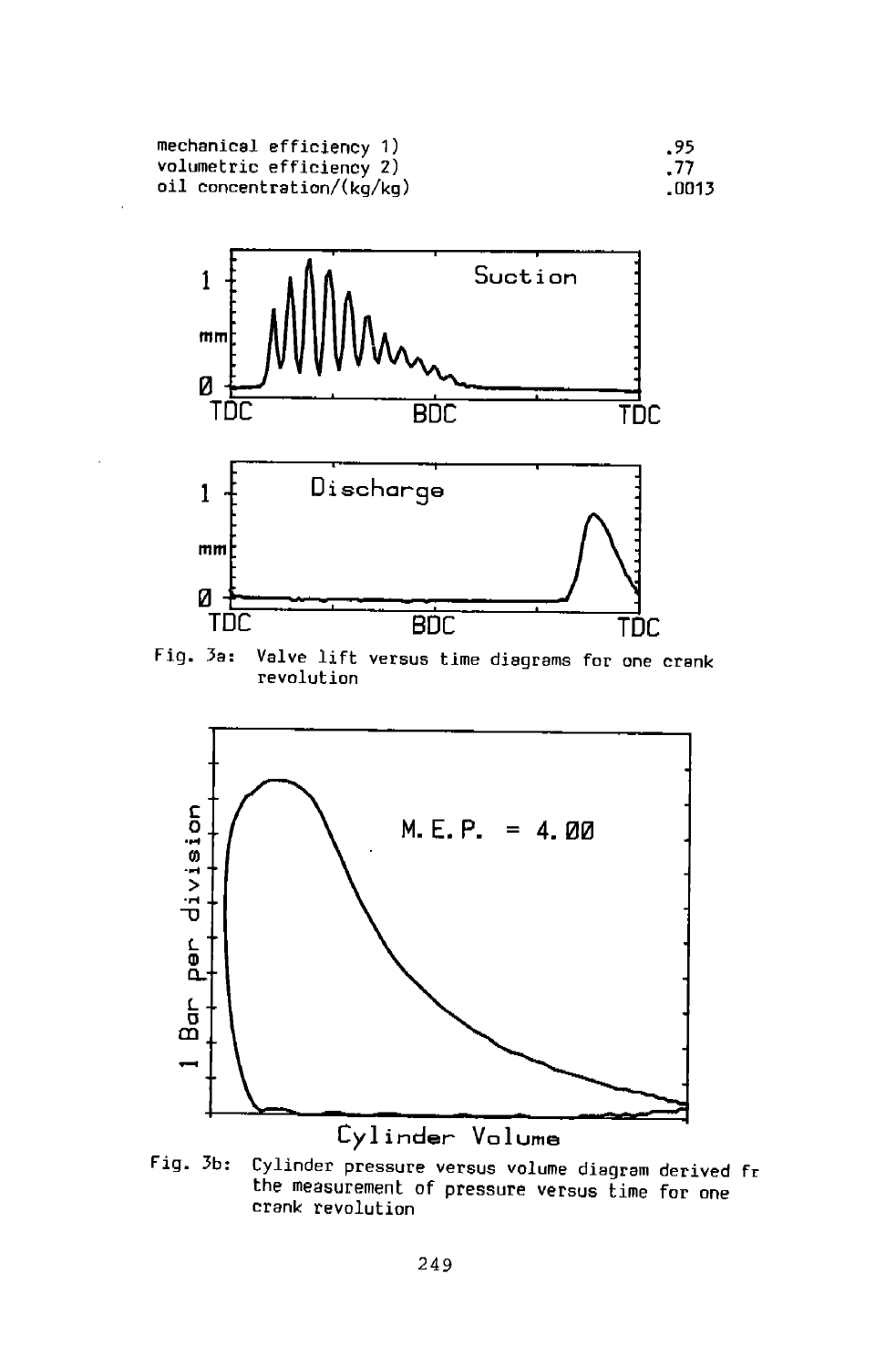```
Notes:<br>1) E
1)   Emech = (indicated power)/(shaft power)<br>2)   Evol = (vol, flow rate at suct, condn.).
       Evol = (vol. flow rate at suct. condn.)/(swept volume rate)
```
#### LOAD STAND PERFORMANCE

The load stand has been found to operate satisfactorily over <sup>a</sup> range of compressor operating conditions, although the precise limits have yet to be determined.

Under the present system of manual control a desired steady<br>Wise subtime are be aphieved in less than 50 minutes. In operating condition can be achieved in less than 50 minutes. one test of 74 minutes duration, during which no adjustments were made, the deviations ln the operating conditions were as follows:

| suction temp:     | $-0.2$ deg C    |
|-------------------|-----------------|
| suction press:    | $+.01$ bar a    |
| discharge press:  | $-0.01$ bar a   |
| compressor speed: | $-1.2$ r.p.m.   |
| ambient temp.:    | $-0.7$ deq. $C$ |

The thermodynamic processes which take place within the load stand and compressor are shown in Fig. <sup>4</sup>



Fig. 4: Load stand and compressor processes: refrigerant R-12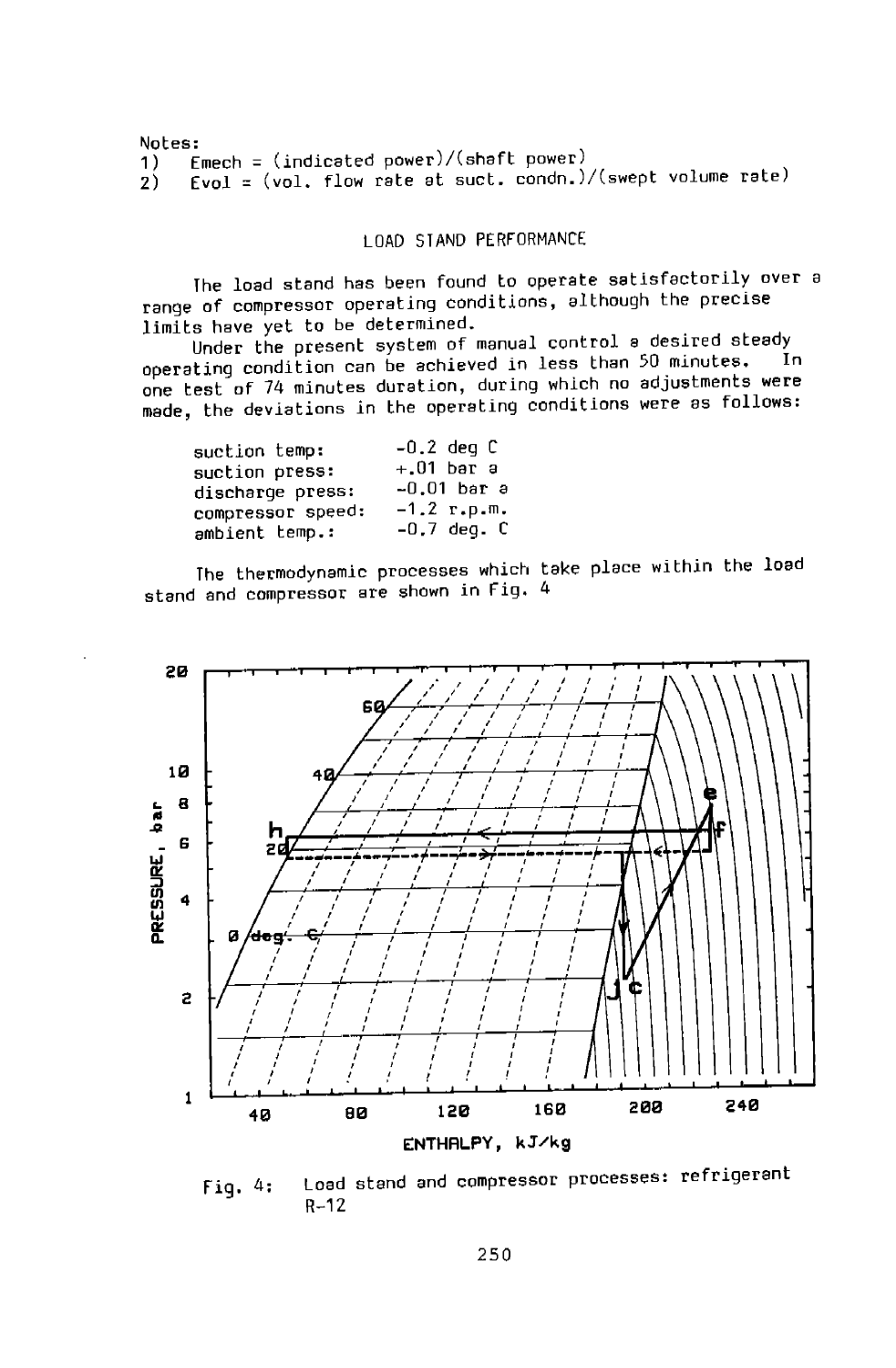Thorough mixing of the liquid and vapour streams is essential<br>e operation of the load stand. Originally the liquid line to the operation of the load stand. coming from valve C was connected as the vertical limb of an inverted T-junction to the horizontal vapour line between valves <sup>B</sup> Detailed monitoring of temperatures at close intervals along the pipework led to the conclusion that liquid could build up in the bottom of the vapour line and, after a period, could flood<br>through valve D. I his effect introduced a considerable time lag This effect introduced a considerable time lag between any adjustment of valve C and the corresponding change in<br>the suction temperature at the compressor. Valve D had been the suction temperature at the compressor. mounted with its stem in the horizontal plane and this contributed to the problem also. This *valve* has an eccentric entry port which could form a liquid dam in the bottom of the pipe if not installed correctly.

Three steps were taken to overcome the accumulation of liquid:

- (i) <sup>A</sup>venturi was installed in the vapour pipe. The line from *valve* C (in fact two lines, one from the coarse and one from the fine adjustment valve) was connected to the<br>throat of the venturi.
- $(iii)$ The liquid metering valves, C, were moved as closely as possible to the venturi to minimize erratic lodgement of liquid in the short connecting pipes.
- $(iii)$ The stem of *valve* D was moved into the vertical upwards position.

These measures had the desired effect. The sample readings illustrate the fact that the refrigerant in the pipe after valve D (measurement j) is superheated and that further temperature changes in the long suction line  $(k,1,m,a)$  are small and can be attributed to heat pick-up.

### COMPRESSOR PERFORMANCE OVER A RANGE OF SPEEDS

The performance results at three different speeds are summarized in Fig. 5 over the range 300 to 600 r.p.m. Mass Flow rate varies in direct proportion to compressor speed. Shaft power<br>also varies roughly in proportion to speed. Mechanical and also varies roughly in proportion to speed. Mechanical and volumetric efficiency vary little over the range.

Further testing is necessary to establish a comprehensive set of performance figures, but, these preliminary results indicate<br>that capacity control by speed variation would not involve any extra inefficiencies due to compressor characteristics, over at least this limited speed range.

The data on oil concentration vary considerably and further investigation will be required to determine if systematic errors are present. All measured values are below one half of one percent and it can be concluded that the influence of oil on the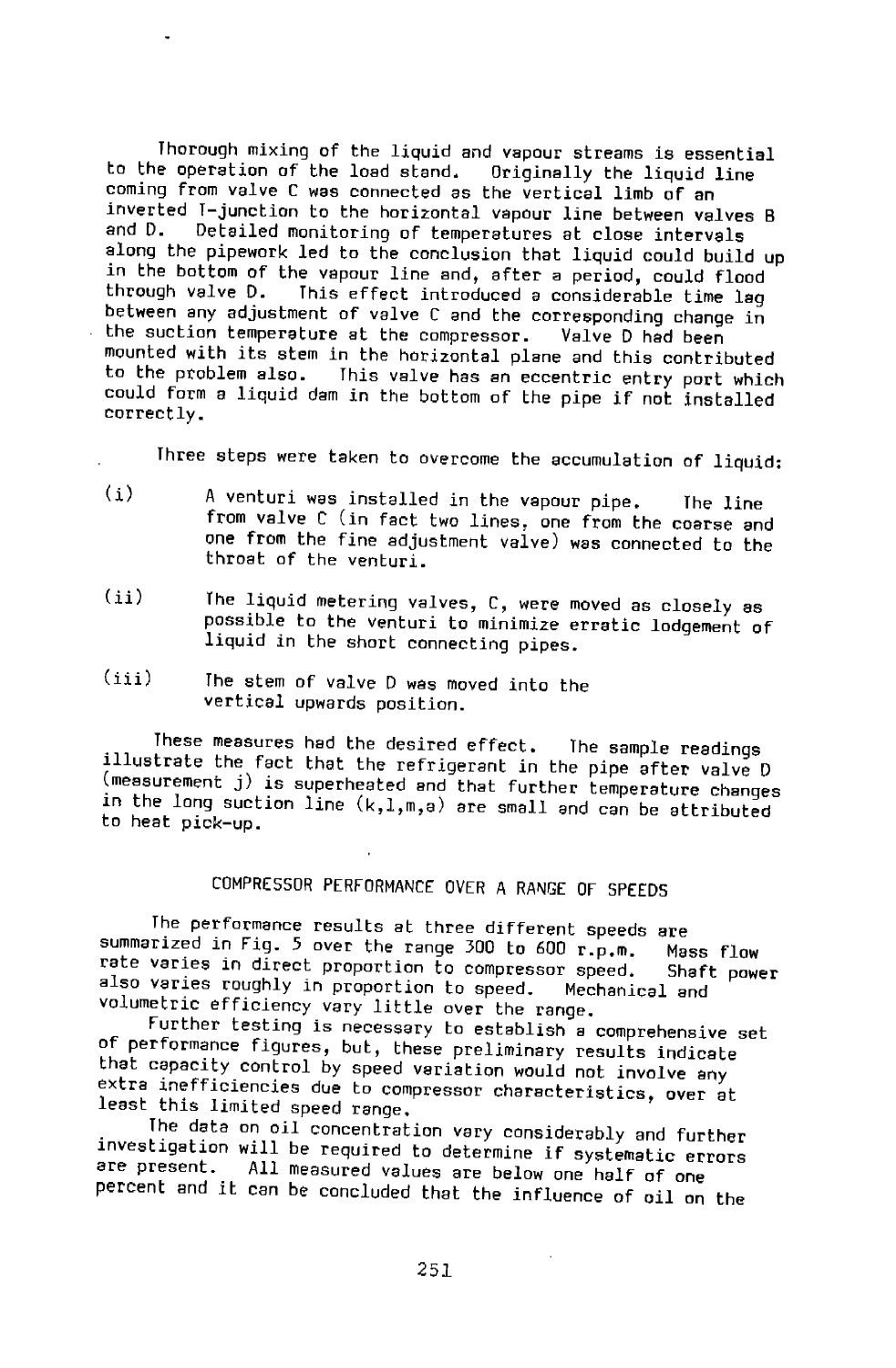

# Fig. 5: Compressor test results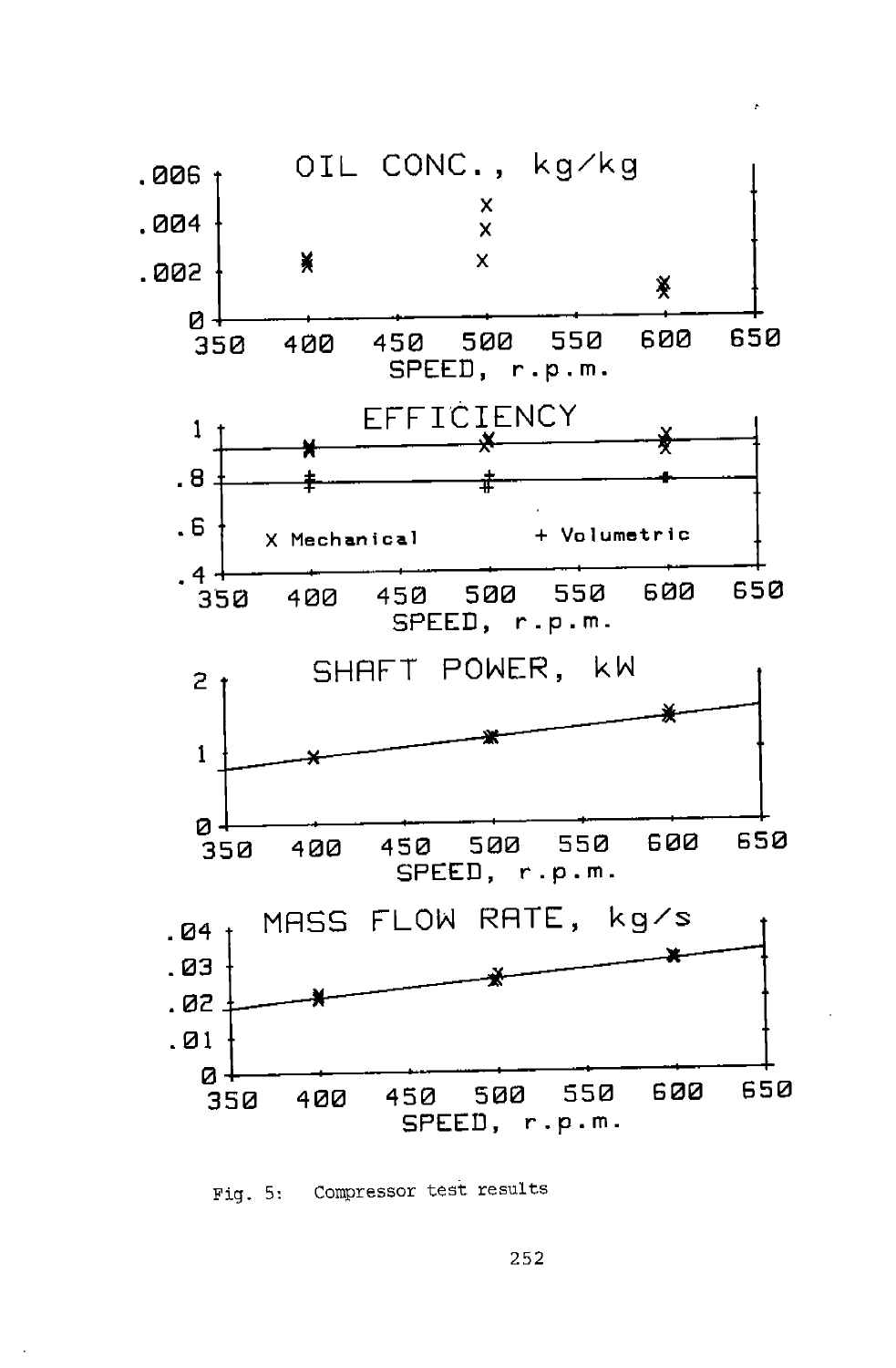thermodynamic performance of a refrigeration system using this compressor would not be large,

#### CONCLUSIONS

<sup>A</sup>load stand to determine the performance of reciprocating compressors at different speeds over a wide range of operating conditions has been developed and has been used to test a two<br>cylinder open type compressor. The load stand performs cylinder open type compressor. satisfactorily and initial results suggest that speed variation over the range 400 to 600 r.p.m., for the compressor tested, shaft work per unit mass was found to decrease slightly at reduced<br>speed.

#### ACKNOWLEDGEMENTS

Financial support for this project from the National Board for Science and Technology, Ireland, is gratefully acknowledged.

#### REFERENCES

1. J.A. McGovern, "Analysis of a Refrigerant Compressor Load Stand Incorporating Hot Gas Bypass and a Single Full Condensation<br>Heat Exchanger" in Proc. of the 1984 International Compressor Engineering Conference - at Purdue, ed. Raymond Cohen.